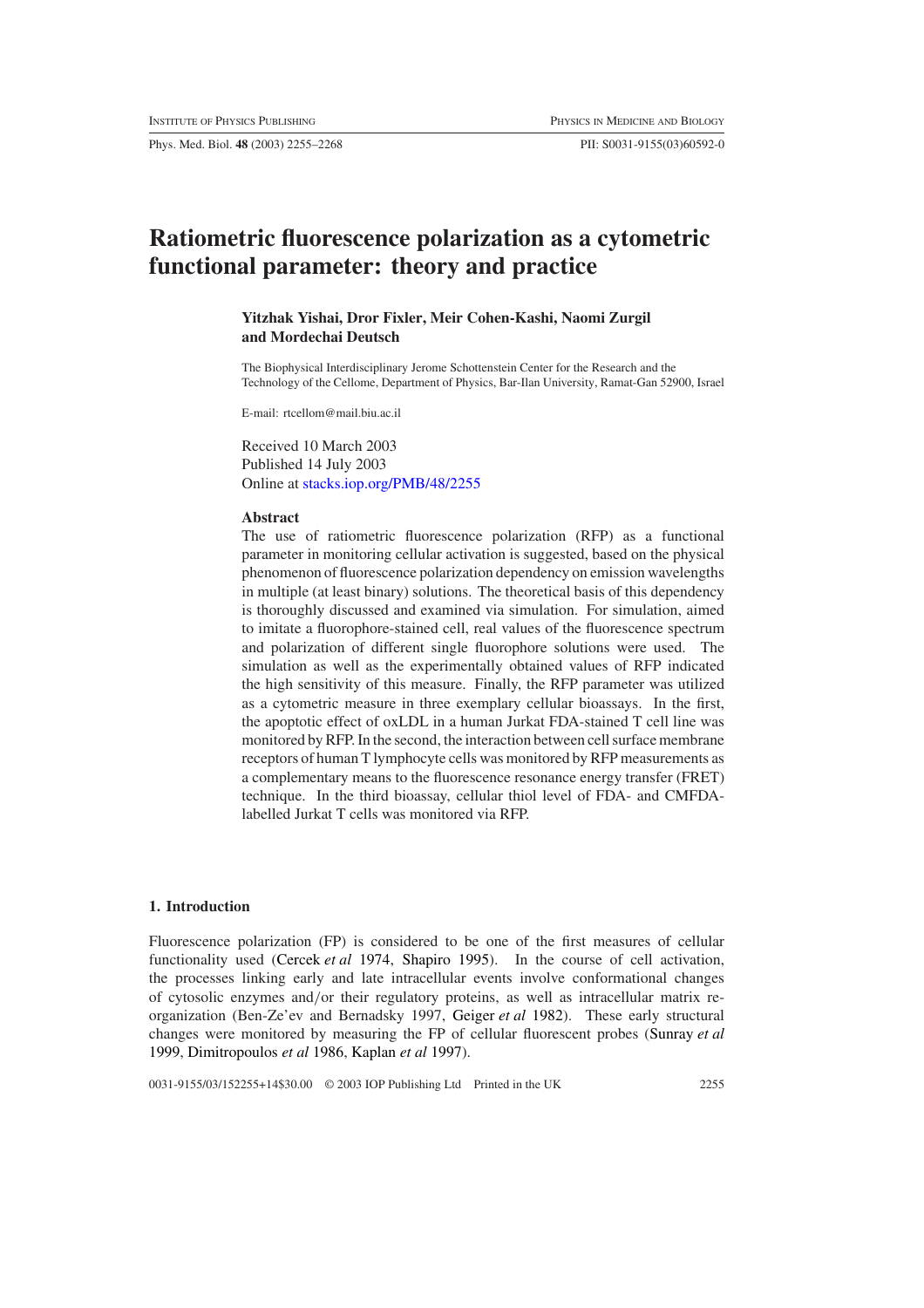Briefly, the degree of the emission polarization is defined as

$$
FP = \frac{(I_{\parallel} - I_{\perp})}{(I_{\parallel} + I_{\perp})}
$$

where  $I_{\parallel}$  and  $I_{\perp}$  are the emitted field components that are parallel and perpendicular to the excitation field, respectively. If fluorescent motionless molecules, randomly distributed in a dilute solution, are excited by polarized light, it can be shown that the degree of their  $FP \equiv FP_0$  would be 0.5, provided that the directions of absorption and emission dipole moment (the antennas) are parallel.

The relation between FP, FP<sub>0</sub>,  $\tau_F$  (fluorescence lifetime) and the viscosity  $\eta$  of a homogeneous hosting media is given by the Perrin equation [\(Perrin 1929\)](#page-12-6)

$$
\frac{1}{\text{FP}} - \frac{1}{3} = \left(\frac{1}{\text{FP}_0} - \frac{1}{3}\right) \left(1 + \frac{RT}{\eta V} \tau_F\right)
$$

where *V* is the molar volume of a spherical probe, *R* is the gas constant and *T* is the absolute temperature. The reciprocal of the ratio  $RT/\eta V$  is defined as  $\tau_R$ , the rotational correlation time of the probe. The latter is the most dominant and variable reflecting environmental changes such as temperature, viscosity, mobility and probe binding as monitored by FP. The more limited the rotational motion of the fluorescent probe, the higher the correlation between the excitation and emission polarization, namely the FP, and vice versa. The intracellular environmental influence upon the hosted fluorescent probe is evident.

When monitoring cell functionality, cytometrists more frequently utilize fluorescence intensity (FI) measurements, rather than fluorescence polarization. Nevertheless, unlike FP measurements which are ratiometric (comprising fluorescence intensity ratios), direct FI measurements are strongly dependent on non-relevant variables (instability of the excitation beam, fluctuation in dye concentration, collecting*/*gathering power of the optical system, the angle between the direction of excitation and detection, etc). For example, since most cytometers—flow and*/*or static—utilize polarized illumination, it can be readily shown that the ratio between the measured FI and the real total FI emission is polarization dependent and equals 2*/*3-P, where P is the emitted FP. Thus, for the same intracellular dye concentration, similar cells which possess different intracellular viscosities, or other environmental characteristics which influence their FP, will yield different misleading FI intensities [\(Deutsch](#page-12-7) *et al* [2002\)](#page-12-7). This argument also holds true when the excitation beam (normal to the detection direction) is natural-polarized (unpolarized). Therefore, if accurate FI measurements are desired, the total FI should be calculated out of the vertical and horizontal component of the emission, when polarized excitation is employed. Furthermore, the FP measurement inherently contains information that FI does not. While FI indicates the presence of a fluorophore, FP, due to its strong dependency on the fluorophore mobility restrictions, distinguishes between free and bound*/*associated probe, and, as a result, between specific (relevant) and non-specific staining. Last but not least, most of the cases where fluorescence resonance energy transfer (FRET) occurs can be elegantly, easily and inexpensively detected by measuring the ratio between the donor and acceptor FP values, namely by the ratiometric fluorescence polarization (RFP). This is due to the fact that FRET accelerates the evacuation of the donor excited state, thus shortens its fluorescence lifetime and, as a result, increases its FP.

Environmental changes usually tend to alter the FP as well as the emission spectra of a hosted fluorophore. This is exactly what makes RFP a sensitive indicator of cellular functionality, as will be shown in the present study.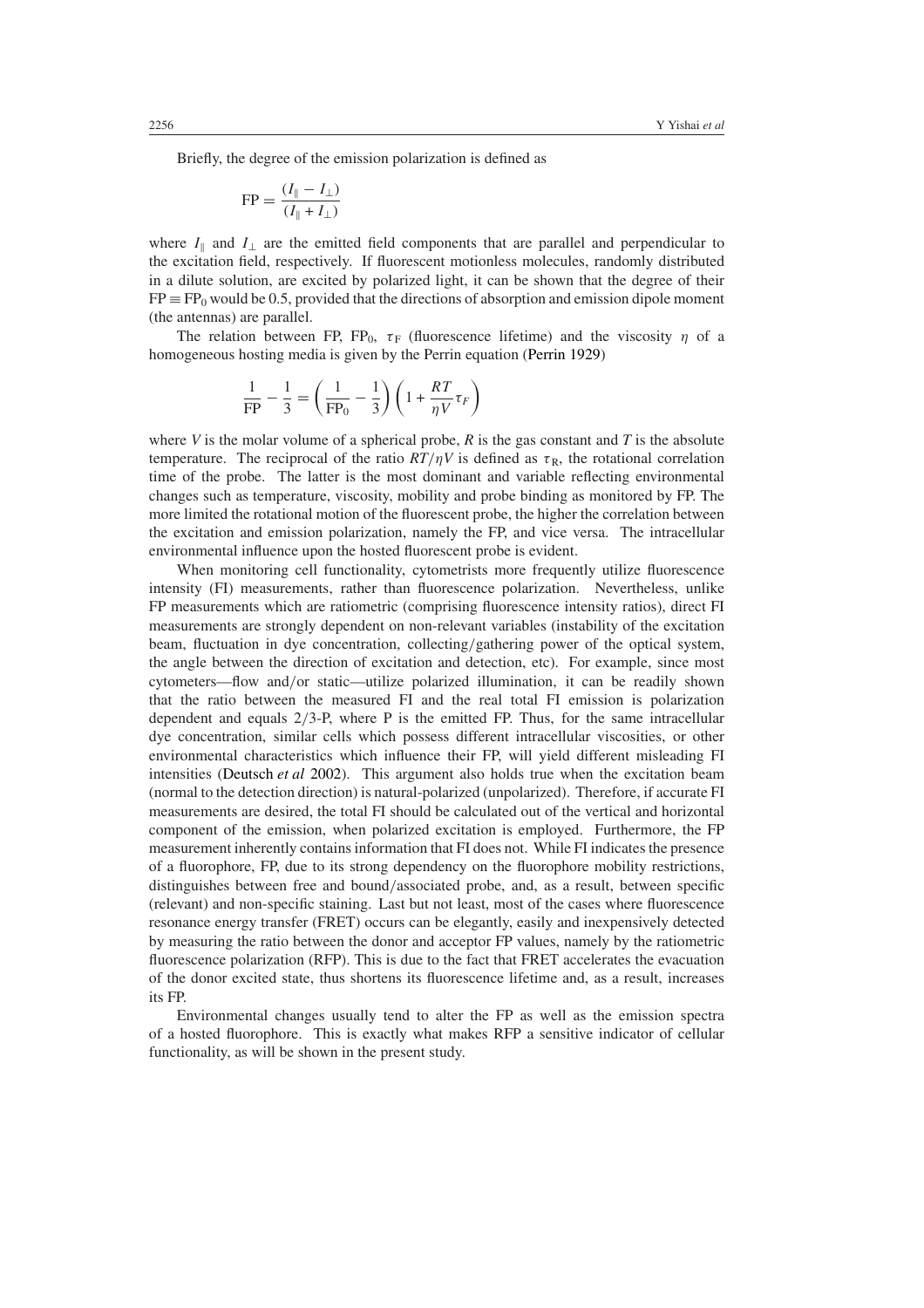In a heterogeneous environment, such as cellular media, different zones may possess various physiochemical features, which dissimilarly influence the spectroscopic characteristics of fluorescent molecules hosted in the different zones. As a result, the FP may be emission wavelength dependent, FP(*λ*em). Such dependence is uncommon for fluorescent homogeneous solutions. Fluorescence emission normally takes place at the lowest excited electronic level, and hence cannot allow variation of the emission dipole direction, which defines  $FP(\lambda_{em})$ , with the emission wavelength, determined by the particular vibronic transition associated with the return of the molecule to its electronic ground state.

The present study introduces a simple mechanism which may explain this dependency and the resulting mathematical formulation which enables both simulation and prediction of various FP( $\lambda_{\rm em}$ ) spectra. Finally, several exemplary uses of RFP as a cytometric functional parameter are presented.

In the following, for brevity, *λ* stands solely for the *emission* wavelength

#### **2. Theory**

The total FP  $(P_T)$  of an ensemble of *n* fluorescent components, measured by a detector at a given emission wavelength, is the intensity weighted summation:

$$
P_{\rm T} = \frac{\sum_{j=1}^{n} I_j^{\parallel} - \sum_{j=1}^{n} I_j^{\perp}}{\sum_{j=1}^{n} I_j^{\parallel} + \sum_{j=1}^{n} I_j^{\perp}} = \frac{\sum_{j=1}^{n} (I^{\parallel} - I^{\perp})_j}{\sum_{j=1}^{n} (I^{\parallel} + I^{\perp})_j}
$$

$$
= \frac{\sum_{j=1}^{n} (I^{\parallel} - I^{\perp})_j \cdot [(I^{\parallel} + I^{\perp})/(I^{\parallel} + I^{\perp})]_j}{I_{\rm T}} = \frac{\sum_{j=1}^{n} P_j I_j}{I_{\rm T}}
$$
(1)

where  $P_j$  and  $I_j = (I_{\parallel} + I_{\perp})_j$  (the summation of the parallel and normal polarized fluorescence intensity components in relation to the excitation electric field vector) are, respectively, the local measured FP and fluorescence intensity (FI) of  $j$  zone, and  $I_T$  is the ensemble's total FI measured by the detector.

<span id="page-2-1"></span>For brevity, let us consider a *model consisting of two media (a and b), each possessing different physiochemical properties, which differently influence the spectroscopic characteristics of the hosted fluorophores*. The resulting total emitted fluorescence intensity  $FI(I_T)$  and  $FP(P_T)$  are then respectively:

$$
I_{\mathcal{T}}(\lambda) = \sum I_i(\lambda) = I_a(\lambda) + I_b(\lambda)
$$
\n(2)

$$
P_{\rm T}(\lambda) = \frac{\sum I_i(\lambda) P_i}{\sum I_i(\lambda)} = \frac{I_a(\lambda) P_a + I_b(\lambda) P_b}{I_a(\lambda) + I_b(\lambda)}.
$$
\n(3)

<span id="page-2-0"></span>Rewriting the definitions, and arbitrarily choosing  $P_a > P_b$ , we obtain for any  $\lambda$ :

$$
P_{\rm a} = \frac{I_{\rm a}P_{\rm a} + I_{\rm b}P_{\rm a}}{I_{\rm a} + I_{\rm b}} > \frac{I_{\rm a}P_{\rm a} + I_{\rm b}P_{\rm b}}{I_{\rm a} + I_{\rm b}} = P_{\rm T} > \frac{I_{\rm a}P_{\rm b} + I_{\rm b}P_{\rm b}}{I_{\rm a} + I_{\rm b}} = P_{\rm b}.
$$
 (4)

Or, in short,  $P_a > P_T > P_b$ . Hence, the total FP of the mixture cannot be smaller than the lowest FP component, or greater than the highest FP component. This is true for any number of different fluorescent molecules, under the supposition that inter-molecular interactions are negligible.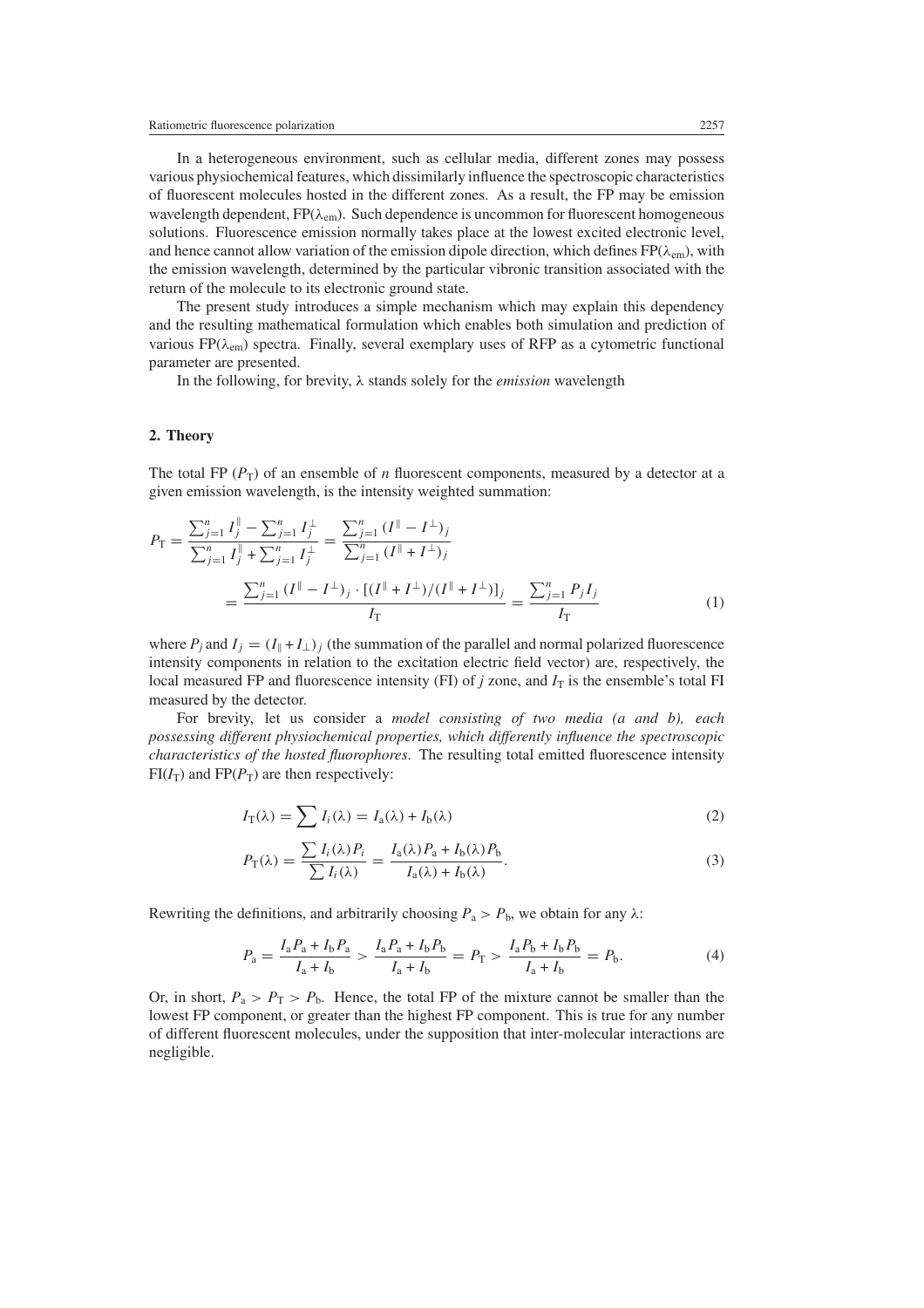Now, let us examine the nature of  $P_T(\lambda)$ . In order to find its extremum values, a derivation of equation [\(3\)](#page-2-0), according to  $\lambda$ , should be performed:

$$
\frac{dP_{\rm T}(\lambda)}{d\lambda} = \frac{[I'_{\rm a}(\lambda)I_{\rm b}(\lambda) - I_{\rm a}(\lambda)I'_{\rm b}(\lambda)]P_{\rm a} + [I'_{\rm b}(\lambda)I_{\rm a}(\lambda) - I_{\rm b}(\lambda)I'_{\rm a}(\lambda)]P_{\rm b}}{[I_{\rm a}(\lambda) + I_{\rm b}(\lambda)]^2}.
$$

Since the denominator of  $\frac{dP_T(\lambda)}{d\lambda}$  does not determine its sign, we shall concentrate solely on the numerator derivation. Following simple mathematical manipulations, one finds that the numerator equals:

$$
[I'_a(\lambda)I_b(\lambda) - I_a(\lambda)I'_b(\lambda)](P_a - P_b) = \frac{d}{d\lambda} \left[\frac{I_a(\lambda)}{I_b(\lambda)}\right]I^2{}_b(\lambda)[P_a - P_b].\tag{5}
$$

The right part of the equation indicates:

- (i) When  $P_a \neq P_b$ , say  $P_a > P_b$ , then the derivative of  $P_T(\lambda)$  is proportional to the derivative of the fluorescence intensity ratio (FIR)  $I_a(\lambda)/I_b(\lambda)$ , namely  $\frac{d}{d\lambda} P_T(\lambda) \alpha \frac{d}{d\lambda} \left[ \frac{I_a(\lambda)}{I_b(\lambda)} \right]$ . Thus, whenever the derivative of  $FIR(\lambda)$  changes sign, both FIR and  $P_T$  have an extremum point at the same wavelength.
- (ii) A change in the relative dye concentration will only change the FIR by a constant factor and hence will not affect the locations of the extremum points of  $FIR(\lambda)$ ,  $P_T(\lambda)$  or their behaviour.
- (iii) When  $P_a = P_b$ , then  $dP_T(\lambda)/d\lambda = 0$  and  $P_T(\lambda)$  is constant.
- (iv) Since FP and fluorescence anisotropy (FA) correlate, it can be easily shown that the above holds true for FA as well.

#### **3. Materials and methods**

#### *3.1. Fluorescent solutions*

Five homogeneous glycerine fluorescent solutions were prepared in degassed glycerine–water mixture: 5 *µ*M Fluorescein (Sigma, St Louis, MO, USA), in 30% and 60% glycerine in water, pH  $= 7.4$ , 5  $\mu$ M LysoSensor Blue (Molecular Probes Eugene, OR, USA), pH  $= 5$  in 20% glycerine in water, and two solutions of Carboxy SNARF-1 (Molecular Probes Eugene, OR, USA),  $pH = 6$  and  $pH = 9$ , dissolved in 60% and 30% glycerine in water, respectively. Following the mixing, the solutions were incubated overnight at  $37 \text{ °C}$  in order to ensure homogeneous and isotropic Perrin solution.

## *3.2. Simulations of FP(λ)*

The measured FI*(λ)* and FP of fluorescein, LysoSensor Blue and Carboxy SNARF-1 were used for the simulation of  $FP(\lambda)$ . In the case of the first two, relative concentration change and red shift were, respectively, mathematically mimicked. The simulated  $FP<sub>T</sub>(\lambda)$  of the binary mimicked solutions  $(\lambda)$  was calculated via equation [\(3\)](#page-2-0), introducing the measured FP and FI( $\lambda$ ) values. The calculation of FP( $\lambda$ ) from the measured *I*<sub>|</sub>( $\lambda$ ) and *I*<sub>|</sub>( $\lambda$ ) was carried out using the relationship:

$$
P(\lambda) = [I_{\parallel}(\lambda) - G(\lambda) I_{\perp}(\lambda)] / [I_{\parallel}(\lambda) + G(\lambda) I_{\perp}(\lambda)] \tag{6}
$$

where *G* is the correction factor of the emission monochromator grating. For all calculations, MATLAB software was used.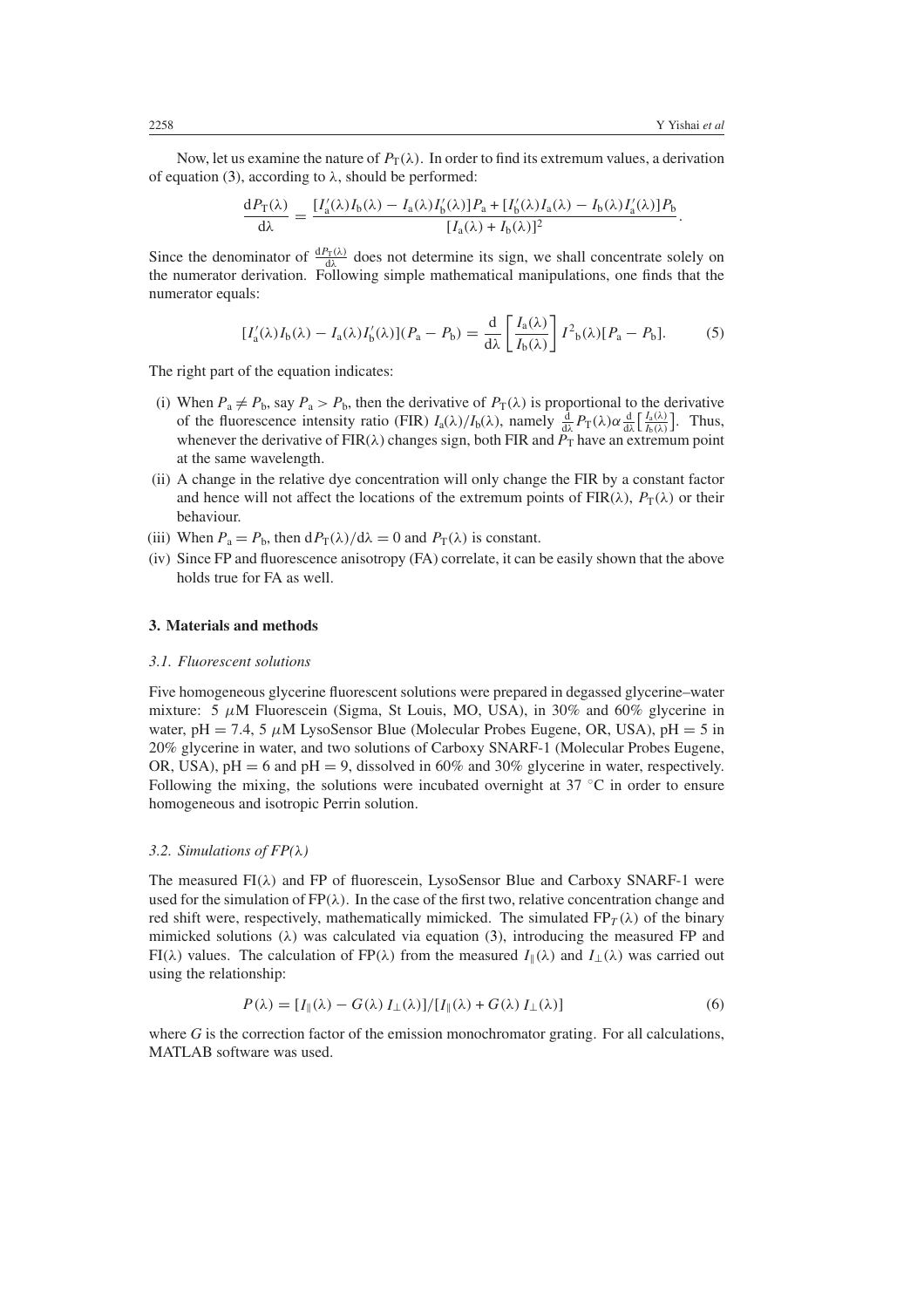#### *3.3. Cells*

HPBL separation, growth and harvest of a Jurkat T human leukemic cell line were performed, following Zurgil *et al* [\(1999a\)](#page-13-0).

#### *3.4. Labelling and preparation of cells*

The staining procedure of HPBL and the Jurkat cell line with fluorescein diacetate (FDA) and 5-chloromethylfluorescein diacetate (CMFDA) [\(Zurgil](#page-13-0) *et al* [1999a\)](#page-13-0), lipoprotein isolation, modification and characterization were performed as described elsewhere [\(Zurgil](#page-13-1) *et al* [1999b\)](#page-13-1).

For the induction of apoptosis, cells were incubated in incomplete RPMI 1640 medium in the presence of 0.2–200  $\mu$ g ml<sup>-1</sup> oxLDL at 37 °C for 1 h.

For the measurement of cellular surface receptor interaction via RFP, fluorescein conjugated ConA (ConA-F) and tetramethylrhodamine conjugated ConA (ConA-R), both purchased from Vector (Burlingein, CA, USA), were reacted simultaneously with HPBL at the total concentration of 2  $\mu$ g ml<sup>-1</sup> at 4 °C for 1 h, yielding double staining. The control samples were cell-labelled with ConA-F plus the equivalent amount of unlabelled ConA in place of ConA-R. The cells were washed once to free them from ConA by centrifugation for 5 min at 4 ℃ in 5 ml of 5% fetal calf serum (FCS) in PBS.

The induction of capping was carried out following Chahn and Alderete [\(1990](#page-12-8)). Briefly, the stained cells were resuspended in 200  $\mu$ l of RPMI-C (which stands for RPMI 1640 supplemented with 10% heat-inactivated, twice-filtered FCS, 2 mM L-glutamine, 10 mM Hepes, 10 units/ml penicillin and  $1 \times$  non-essential amino acids), followed by incubation at  $37 \text{ °C}$  for 1 h. After washing twice and pelting in cold PBS-FBS with 0.1% sodium azide  $(NaN<sub>3</sub>)$ , samples were fixed in 4% formaldehyde. For non-capping conditions, samples were stained at  $4 \degree C$  in the presence of 0.1% NaN<sub>3</sub> and fixed immediately.

For cellular thiol level estimation via RFP measurements, an aliquot of 50 *µ*l of cell suspension was added to 50  $\mu$ l of staining solution consisting of various concentrations of FDA or CMFDA in modified PBS, and incubated either at room temperature for 5 min, or at 37 ◦C for 30 min.

#### *3.5. Instrumentation*

Measurements of the solutions' FI and FP were performed by Aminco-Bowman Series 2, SLM (Aminco Spectronic Instruments, New York, USA) spectrofluorimeters. The excitation wavelengths were 488 nm for fluorescein, rhodamine and Carboxy SNARF-1, and 340 nm for LysoSensor Blue. In all the measurements, the width of the emission and excitation slits was 2 nm.

For the cytometric measurement, the FI of stained cells was measured by our in-house designed individual cell scanner (ICS). Briefly, the ICS is a multi-parametric computerized discrete cytometer. Its central feature is a cell tray incorporating an array of individual cell receptacles. Figure [1](#page-5-0) shows a two-dimensional array of stained cells orderly located in their receptacles on the cell tray. The cell tray is mounted on a computer-controlled stage, which enables repeated multi-scanning of the same cells. In the present study, cells were illuminated with  $1-5 \mu W$  442 nm light from a He–Cd laser. Under the staining conditions used here, the time necessary to obtain 10,000 counts of fluorescence from a single stained cell ranged from 1 to 500 ms. The software that we have designed enables the determination of the range and other statistical characteristics of all measured parameters for either the entire cell population or an operator-selected subpopulation before, during or after biological manipulation on the cells.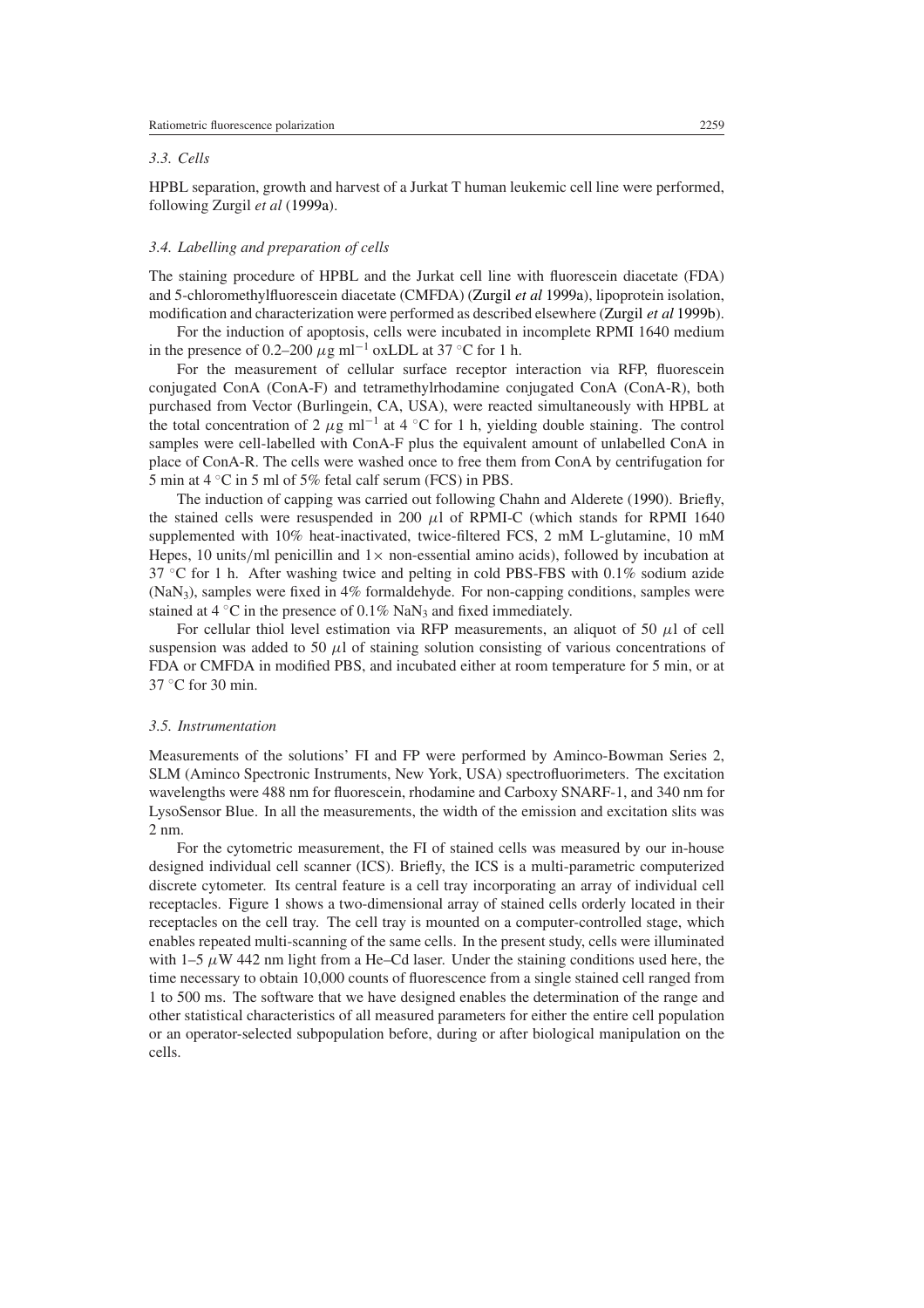

**Figure 1.** U937 monocytes vitally stained with Acridine orange (5 *µ*M). The cells are orderly and individually settled in the receptacles of the ICS cell tray. The red and green fluorescent regions indicate, respectively, high probe concentration within lysosomes, and low probe concentration in the cytosol.

## <span id="page-5-0"></span>**4. Results**

## *4.1. The measurements and simulation of homogeneous fluorescent solutions' FI(λ) and*  $FP(\lambda)$

Ideally, one would aspire to experimentally mimic a *stained cellular multi-domain structure*. Practically, due to technical difficulties encountered when constructing a miniature measurement multi-sectional chamber, a simulation of  $FP(\lambda)$  of binary homogeneous mixtures was performed using the measured FI and FP spectra of the different solutions.

The measured FI( $\lambda$ ) and FP( $\lambda$ ) emission spectra of 5  $\mu$ M fluorescein in 30% and 60% glycerine–water are shown in the inset of figure [2.](#page-6-0) The emission of the latter is red shifted, quenched and narrowed. The FP( $\lambda$ ) are constant and respectively equal 0.125  $\pm$  0.007 and  $0.174 \pm 0.01$ .

Utilizing these data, the binary mixture  $FP(\lambda)$  was simulated according to equation [\(3\)](#page-2-0) (figure [2\)](#page-6-0). Indeed, the simulated  $FP(\lambda)$  indicates a 'peak-like' behaviour (graph I), which follows FIR(*λ*) (data not shown). Moreover, simulating a change in the relative dye concentration (multiplying graph 'a' in the inset by 3) alters the mixture's  $FP(\lambda)$  by a constant factor but does not affect its behaviour (graph II).

In order to mimic situations in which the same dye is hosted by a medium which is heterogeneous with respect to pH and viscosity, the visible light-excitable fluorescent pH indicator Carboxy SNARF-1 [\(Whitaker](#page-12-9) *et al* [1991\)](#page-12-9) was used. The FI(*λ*) of two Carboxy SNARF-1 solutions, having  $pH = 6$  and 9 (graphs I and II, figure [3\)](#page-6-1) and constant FP values of, respectively, 0.3 and 0.12 (data not shown), were measured. The results indicate that elevation of pH shifts the fluorescence towards red and alters its shape. The simulated  $FP(\lambda)$ of the binary mixture of Carboxy SNARF-1, calculated from the actual data (graphs I and II), yielded a bell-shaped dependency (graph III). In case of a mixture of dyes having complex emission spectrum, the theory predicts a multi-peak  $FP(\lambda)$  dependency. In the present study,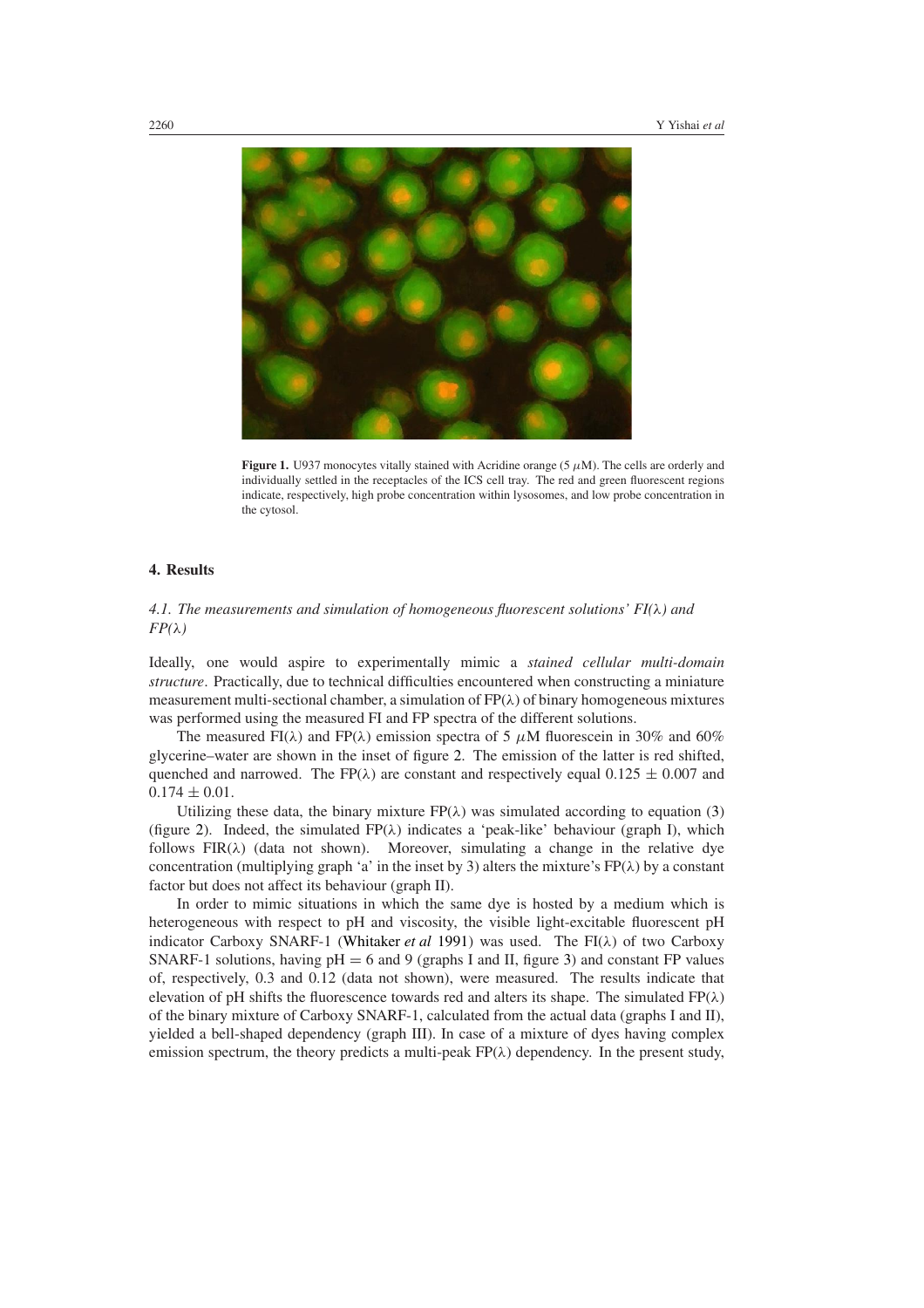

<span id="page-6-0"></span>**Figure 2.** Simulation of FP(*λ*) of a binary mixture: I—utilizing the actual measured data of FI(*λ*) and FP, shown in the inset, and II— as in I, except that  $FI(\lambda)$ , marked 'a' in the inset, was multiplied (intensified) by a factor of 3. In the inset: emission spectra of 5  $\mu$ M fluorescein in glycerine water solutions, 30% -a, 60%-b and their corresponding FP( $\lambda$ ): 0.125  $\pm$  0.007 (graph c) and  $0.174 \pm 0.01$  (graph d). Measurements were performed at room temperature on spectrofluorimeters Aminco-Bowman Series 2 and SLM. The excitation wavelength was  $488 \pm 2$  nm.



<span id="page-6-1"></span>**Figure 3.** Simulation of the FP of a binary mixture of Carboxy SNARF-1. Real data graphs, I  $(pH = 6, FP = 0.3)$  and II ( $pH = 9$ ,  $FP = 0.12$ ), were used for the simulation of  $FP(\lambda)$  shown in graph III. Measurements were performed at room temperature on Aminco-Bowman Series 2 spectrofluorimeter. Excitation wavelength:  $488 \pm 2$  nm.

this phenomenon was simulated via LysoSensor Blue which was previously used for ratio imaging of pH in acidic organelles such as lysosomes [\(Diwu](#page-12-10) *et al* [1999\)](#page-12-10).

The FP of 5  $\mu$ M LysoSensor Blue dissolved in 20% glycerine in water (pH = 5) is  $0.11 \pm 0.01$ . Its fluorescence spectrum is depicted in figure [4](#page-7-0) (graph a), and exhibits dualemission spectral peaks. For the simulation of  $FP(\lambda)$  of a binary mixture, the LysoSensor Blue spectrum was mimicked by mathematical 3 nm red shifting of graph a, yielding graph b to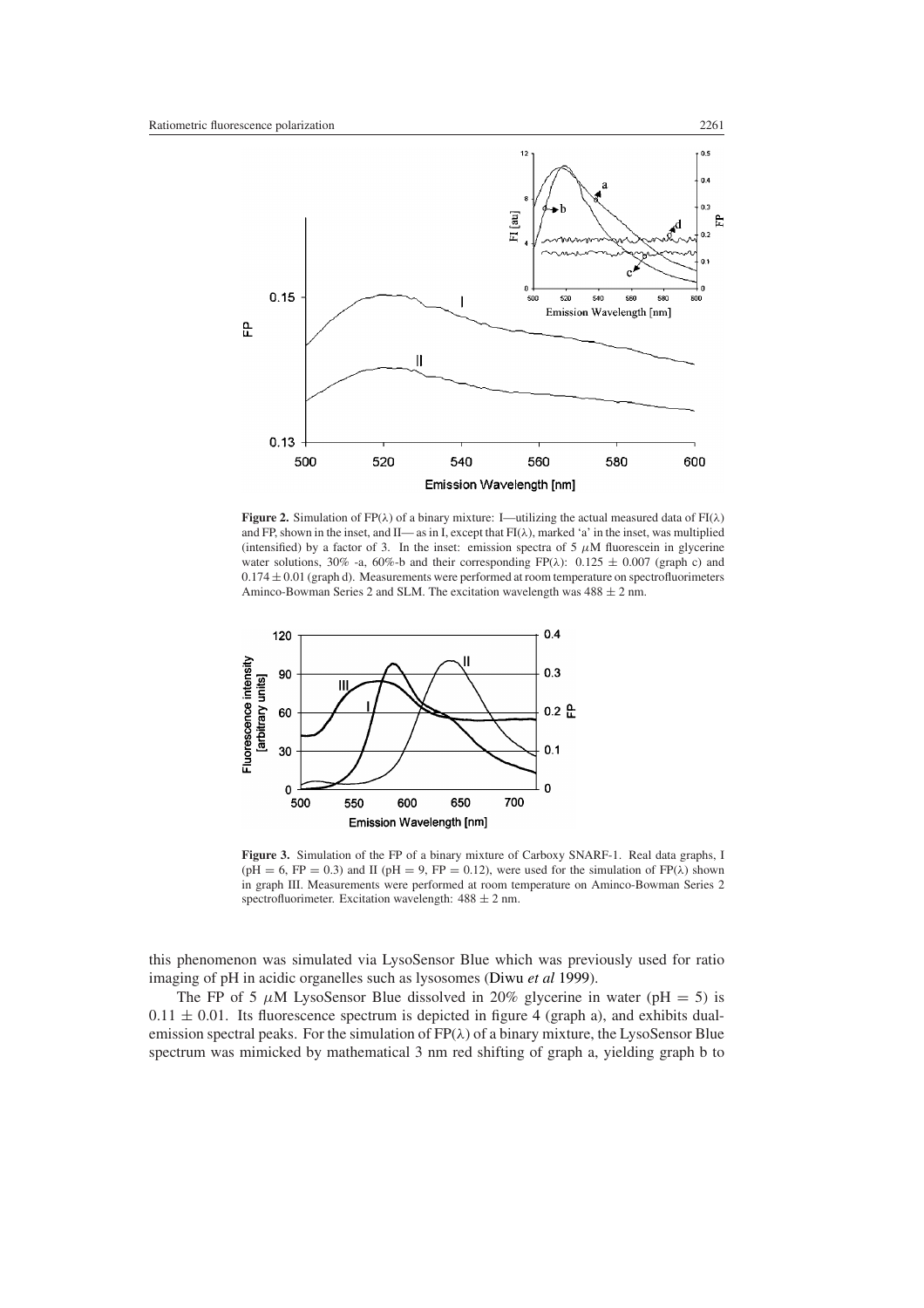

<span id="page-7-0"></span>**Figure 4.** Simulated FP(*λ*) of a binary mixture of LysoSensor Blue. The real emission spectrum of LysoSensor Blue (graph a), and its  $FP = 0.11$  were measured at room temperature by the Aminco-Bowman Series 2 spectrofluorimeter. Excitation wavelength:  $340 \pm 2$  nm. Graph b represents a 3 nm mathematically red shifted image of graph a to which FP of 0.22 was attributed. Graph c represents the simulated FP(*λ*) of a binary mixture of LysoSensor Blue, which was obtained by combining graphs a and b via equation (3).

which a constant FP value of 0.22 is related. The simulated mixture FP(*λ*) yielded a strong wavelength dependent decayed and wavy function (graph c).

## *4.2. RFP measurement of fluorescent probe labelled cells*

*4.2.1. Monitoring apoptotic effects of oxLDL in human Jurkat T cell line.* One of the earliest events in atherosclerosis, a lethal disease characterized by lesions in blood vessels, is the initial accumulation of oxidized low-density lipoprotein (ox-LDL) that is considered a principal factor in the development of the disease. Ox-LDL has a powerful cytotoxic effect; it causes necrosis and*/*or apoptosis of different types of cells including T-lymphocytes. Since cell death could contribute to the lesion development and stability, the detection of the apoptotic process at an early stage is of great importance. We had previously shown that fluorescein fluorescence hyperpolarization which accompanied cell dehydration is an early measure of apoptosis [\(Zurgil](#page-13-2) *et al* [2000\)](#page-13-2). Here we utilized the RFP measurements to monitor early apoptotic events induced by ox-LDL in a human Jurkat T cell line, a model of T cell response in atherogenic plaques.

Figure [5](#page-8-0) shows the dose response curve of the RFP change in oxLDL-treated Jurkat T cells, measured 60 min following the induction of apoptosis. The mean RFP of the FDA labelled cell population, measured at 530 and 510 nm, was 1.12. A decrease in RFP values is evident upon incubation of the cells in the presence of ox-LDL at concentrations as low as 2 μg ml<sup>-1</sup>, reaching a maximum decrease of 10% at the oxLDL concentration of 20 μg ml<sup>-1</sup>.

No change could be detected in the same cell population following 1h of oxLDL exposure with respect to other early apoptotic parameters: neither in the PS externalization, nor in mitochondrial membrane potential as measured by AnnexineV and Rhodamine 123, respectively.

*4.2.2. Monitoring of cell surface receptor interaction via RFP measurements.* A wide range of problems arising in molecular biology, particularly those relating to surface receptor interaction and*/*or proximity, was addressed by the measurement of fluorescence resonance energy transfer (FRET). These measurements were based mostly on the estimation of energy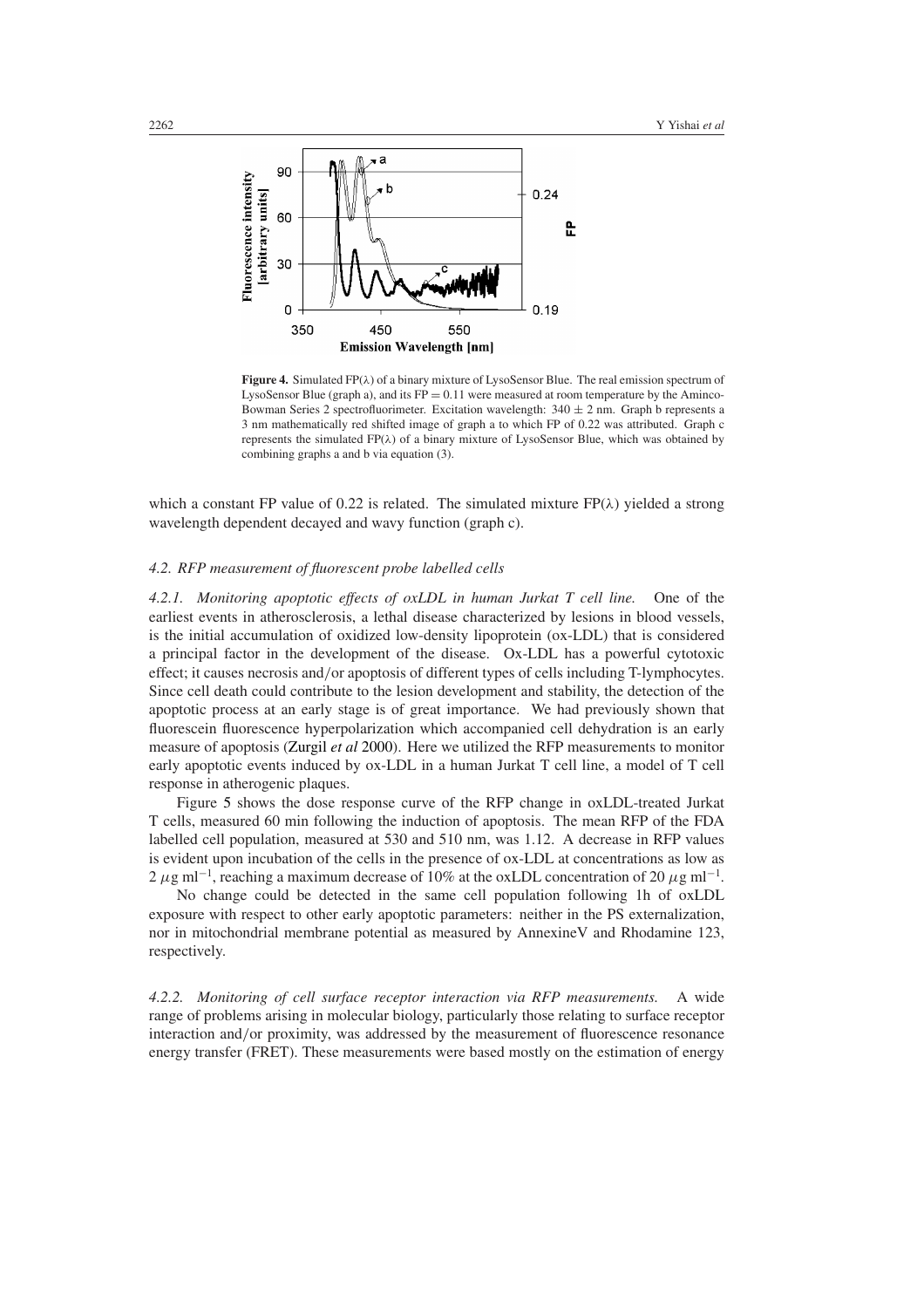

<span id="page-8-0"></span>**Figure 5.** The oxLDL dose response curve of mean RFP values of a Jurkat cell line. The response was measured 1 h following exposure of FDA labelled cells to oxLDL. Values are mean of four different experiments and SD. Measurements were performed at room temperature, utilizing the ICS. Individual cells were excited with He–Cd laser,  $4 \mu W$  per cell at 442 nm, their FP was measured at the emission wavelengths of 530 and 510 nm. At ox-LDL concentrations smaller than 0.1  $\mu$ g ml<sup>-1</sup>, the mean cell population RFP value is about 1.12 and then steeply drops to about unity towards oxLDL concentration of 20 *µ*g ml−1. This decline in RFP values was found to precede the well-established early apoptotic indicators: the PS externalization and changes in the mitochondrial membrane potential.

transfer efficiency (E) via measurements of donor fluorescence lifetime and the relative changes in donor*/*acceptor emission intensities [\(Stryer 1978](#page-12-11), Epe *[et al](#page-12-12)* [1982](#page-12-12), Damjanovich *et al* 1977). In the following example, RFP is suggested as an additional and 'easy to perform' tool for monitoring the extent of surface receptor interaction. The physical rationale behind this approach is that when the proximity (few tens of angstroms or less) between the donor and acceptor fluorescent molecules allows energy to be transferred from the former to the latter (via non-radiative dipole-dipole interaction), an additional path for evacuation of the donor excited level becomes available. As a result, the donor's fluorescent lifetime decreases and, consequently, its FP increases. This effect may be emission wavelength dependent when FP is measured in two wavelengths, where one represents primarily the donor emission and the other represents the acceptor emission. This idea was examined by utilizing model experiments in human T lymphocyte cells. Patching and capping were induced via ConA. Capping is a physical phenomenon occurring in lymphocyte membranes in which surface protein macromolecules become oriented and form a dense cluster at one pole of the cell (Chahn and Alderete 1990). It was, therefore, expected that the RFP values of capping induced cells [c] would be greater than those obtained from cells with no capping induced [nc].

Utilizing the ICS, individual cell RFP = FP(530 nm)*/*FP(580 nm) measurements were performed. Four groups of variously treated cells were measured for their RFP: capping induced cells [c] and cells with no capping induced [nc], each labelled with ConA-F alone (F[c] and F[nc] respectively) and both with ConA-F and ConA-R (FR[c] and FR[nc], respectively). In each experiment, about 400 cells were measured and their average RFP calculated.

The experiments were carried out in triplicate. The mean RFP values of the three different experiments, and their average deviations from that mean, are listed in table [1.](#page-9-0)

*4.2.3. Monitoring of cellular thiol via RFP.* Cellular thiol levels regulate lymphocyte proliferation and death, and play a significant role in the immune response. Therefore, the ability to analyse the total protein and non-protein thiol compounds and their distribution among individual living lymphocytes is of great importance. The discernable effect of bound fluorophore molecules having a higher FP and shifted emission spectrum relative to free ones,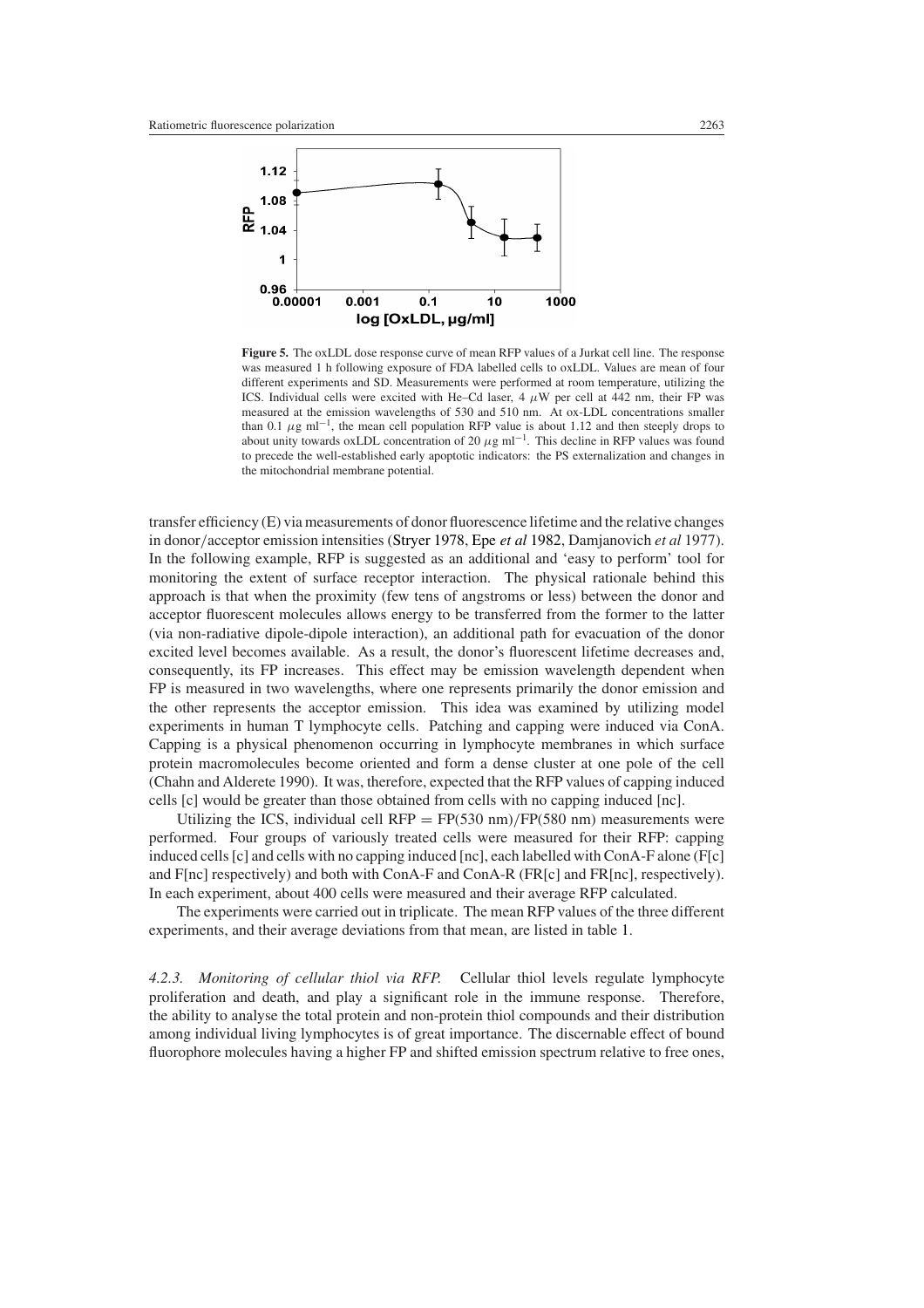

<span id="page-9-1"></span>**Figure 6.** The time dependence of RFP of three individual representative Jurkat T cells, and of cell population (the inset), labelled with 1.2  $\mu$ M FDA  $(\diamondsuit)$ , and CMFDA at concentrations of 10  $\mu$ M  $(\blacksquare)$  and 5  $\mu$ M  $(\lozenge)$ . In the inset, the data concerning CMFDA-stained cells were taken from Zurgil *et al* (1999a). Measurements were performed by the ICS, 30 min following staining to ensure a complete conversion of CMFDA to SH-F, for 700 s at room temperature. Individual cells were excited with He–Cd laser, 4  $\mu$ W per cell at 442 nm, while their FP was measured at the emission wavelengths of 530 and 510 nm.

**Table 1.** FP and RFP values of surface stained cells.

<span id="page-9-0"></span>

| Experiment      | $P_1$ (530 nm)    | $P_2$ (580 nm)    | $RFP = P_1/P_2$   |
|-----------------|-------------------|-------------------|-------------------|
| F[nc]           | $0.227 \pm 0.003$ | $0.279 \pm 0.003$ | $0.813 \pm 0.017$ |
| F <sub>Ic</sub> | $0.223 \pm 0.002$ | $0.277 \pm 0.001$ | $0.805 \pm 0.010$ |
| FR[nc]          | $0.233 \pm 0.002$ | $0.236 \pm 0.004$ | $0.987 \pm 0.027$ |
| FR[c]           | $0.250 \pm 0.002$ | $0.165 \pm 0.001$ | $1.515 \pm 0.023$ |

Monitoring of capping via RFP in HPBL. Fluorescein and fluorescein-rhodamine labelled cells are respectively marked by F and FR, and [c] and [nc] stand for capping and no capping, respectivley.

was used in order to estimate the proportional fractions of thiol bound fluorophores in living lymphocytes.

In the present experiment, the cellular thiol levels were monitored by RFP, utilizing CMFDA. CMFDA is a non-fluorescent membrane-permeable probe that is intracellularly hydrolyzed to fluorescent 5-chloromethyl flourescein (CMF). The latter reacts with thiols to form an impermeant, bound fluorescent aldehyde-conjugate product (SH-F), but may stay partially unbound [\(Hedley and Chow 1994\)](#page-12-13) while possessing spectroscopic properties similar to those of FDA hydrolyzed to unbound cellular fluorescein.

The RFP(t) of FDA- and CMFDA-labelled Jurkat T cells (three individual representative cells randomly chosen), measured at 530 and 510 nm for 700 s, is shown in figure [6.](#page-9-1) The measurements were performed 30 min after the staining in order to assure the complete conversion of CMFDA to SH-F.

At short times after the measurements' onset, the RFP values in Jurkat T cells, labelled with 1.2  $\mu$ M FDA  $(\bullet)$  (which was used as control of the unconjugated fluorophore) and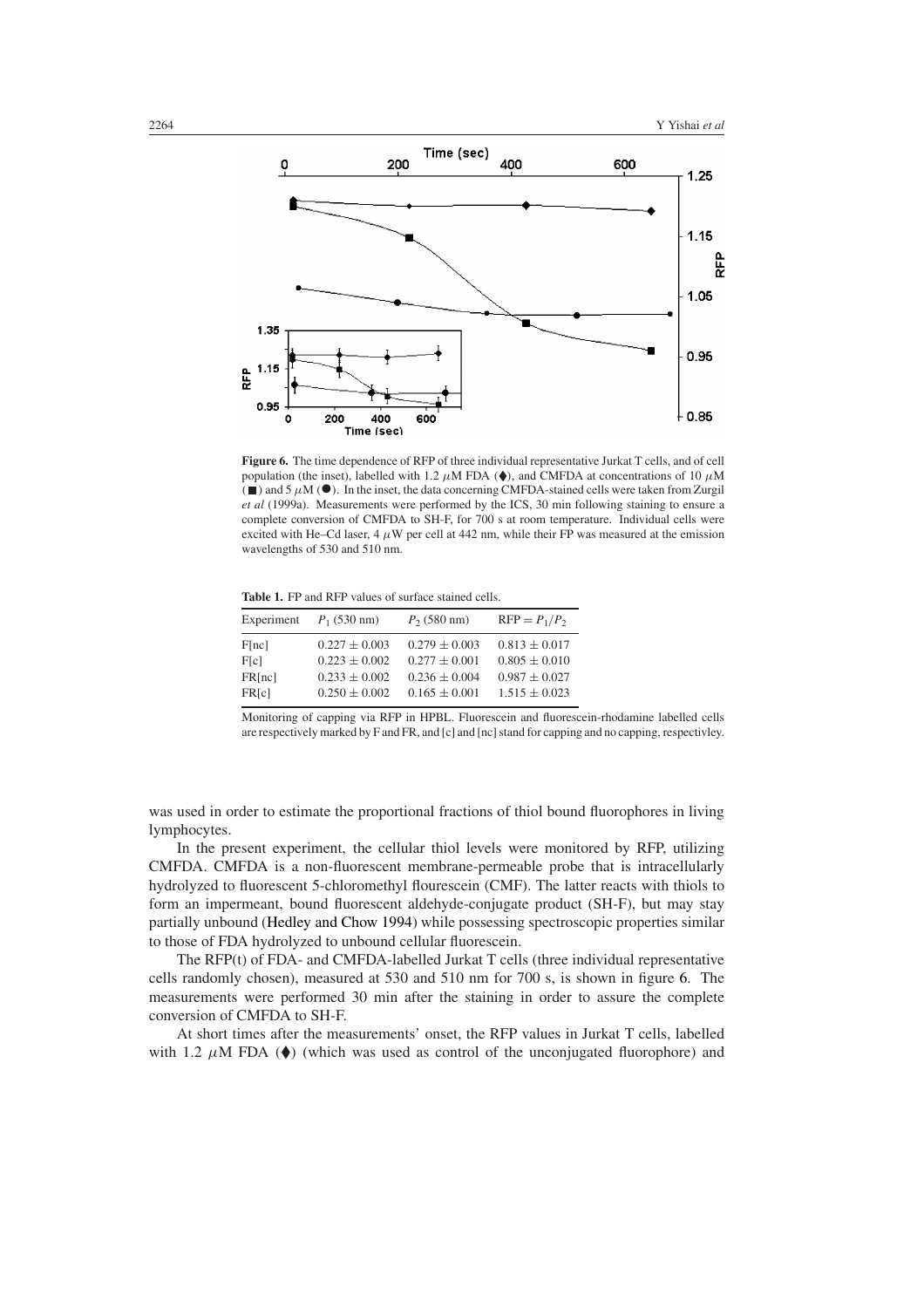10  $\mu$ M CMFDA ( $\blacksquare$ ), are higher than 1.15. While the RFP of the former is quite constant, that of the latter gradually decreases to a final value nearing unity.

The RFP of the unconjugated fluorophore (FDA labelled cells) may indicate that the RFP of approximately 1 represents the thiol bound molecules (SH-F), while the RFP of about 1.2 and above represents the intermediate phase of conjugated-unconjugated fluorophores. This may lead to the interpretation that RFP(t) of CMFDA, which varies in time from values higher than 1.2 to approximately 1, may monitor the conversion of the intermediate phase CMF into SH-F adducts.

A more moderate time dependency of RFP is observed for a lower concentration of CMFDA (5  $\mu$ M,  $\bullet$ ), where RFP(t) tends to unity. This result suggests that, for these lower CMFDA concentrations, the bound fluorophore, rather than the unbound, is dominant at all time points. This correlation between CMFDA concentrations and RFP values can be accounted for by a two-stage process, whereby a high yield esterase hydrolysis is followed by a low yield transferase reaction. The results presented in figure [6](#page-9-1) suggest that a high CMFDA concentration (10  $\mu$ M) causes a temporary accumulation of unbound CMF, vielding a high RFP. They are later (after approximately 300 s) processed by the transferase to SH-F, resulting in a lower RFP ( $\approx$ 1). On the other hand, at lower CMFDA concentrations (5  $\mu$ M), the CMF production rate is equal to or lower than that of the transferase product SH-F. Thus, the accumulation of the free molecules is very slow, causing the production of SH-F to be the dominant process manifested by an RFP value of  $\approx$ 1 at all times. The veracity of the phenomenon discussed above and presented in only three representative cells (figure [6\)](#page-9-1) is supported by its conservation in cell population as well, despite the deviation, as shown in the inset of figure [6.](#page-9-1)

#### **5. Discussion**

The effects of solvents can be dramatic, and a complete change of the spectroscopic nature of a fluorescent solute can occur with a change of solvent. For example, in non-binding solvents, the pH, polarity, polarizability, viscosity, etc can be the determinants of the fluorescence emission red shift. On the other hand, the degree of extensiveness of solute*/*solvent interaction can determine red shifted emission solely due to solute binding, rather than due to the electrostatic solvent effect. Owing to a higher polarity of most polar aromatic molecules (whose lowest single electronic states are  $\pi$ ,  $\pi$ <sup>\*</sup>) in the excited than in the ground electronic state [\(Guilbault](#page-12-14) [1967\)](#page-12-14), they tend to interact with polar solvents as to align the solvent dipoles. In such alignment, the energy of the excited state is reduced causing the red shift of the emission spectra. This occurs even in the case of non-polar solvents and solutes, since excitation by itself induces electrostatic polarization of the hosting medium [\(Campbell and Dwek 1984\)](#page-12-15). Interestingly enough, in the case of fluorescein, the red shift increases as solvent polarity decreases [\(Meisingset and Steen 1981](#page-12-16)). The cellular content has a lower polarity relatively to that of the suspending PBS solution. This can account for the red shift of intracellular fluorescein emission compared to that of fluorescein in disrupted FDA labelled cell solution (data not shown).

The mechanism of the red shift discussed here would be enough to account for the case when a cell, stained with a mono-fluorophore, appears as if stained with an ensemble of 'dissimilar probes'. If these seemingly dissimilar probes experience different levels of viscosity, then an emission wavelength FP dependency for the entire stained cell may be anticipated.

Generally, the case of 'two poles apart' emission of dyes is not interesting. Let us assume  $I_a(\lambda)$  is distributed at the short wavelengths, and  $I_b(\lambda)$  in the long wavelength region. Hence,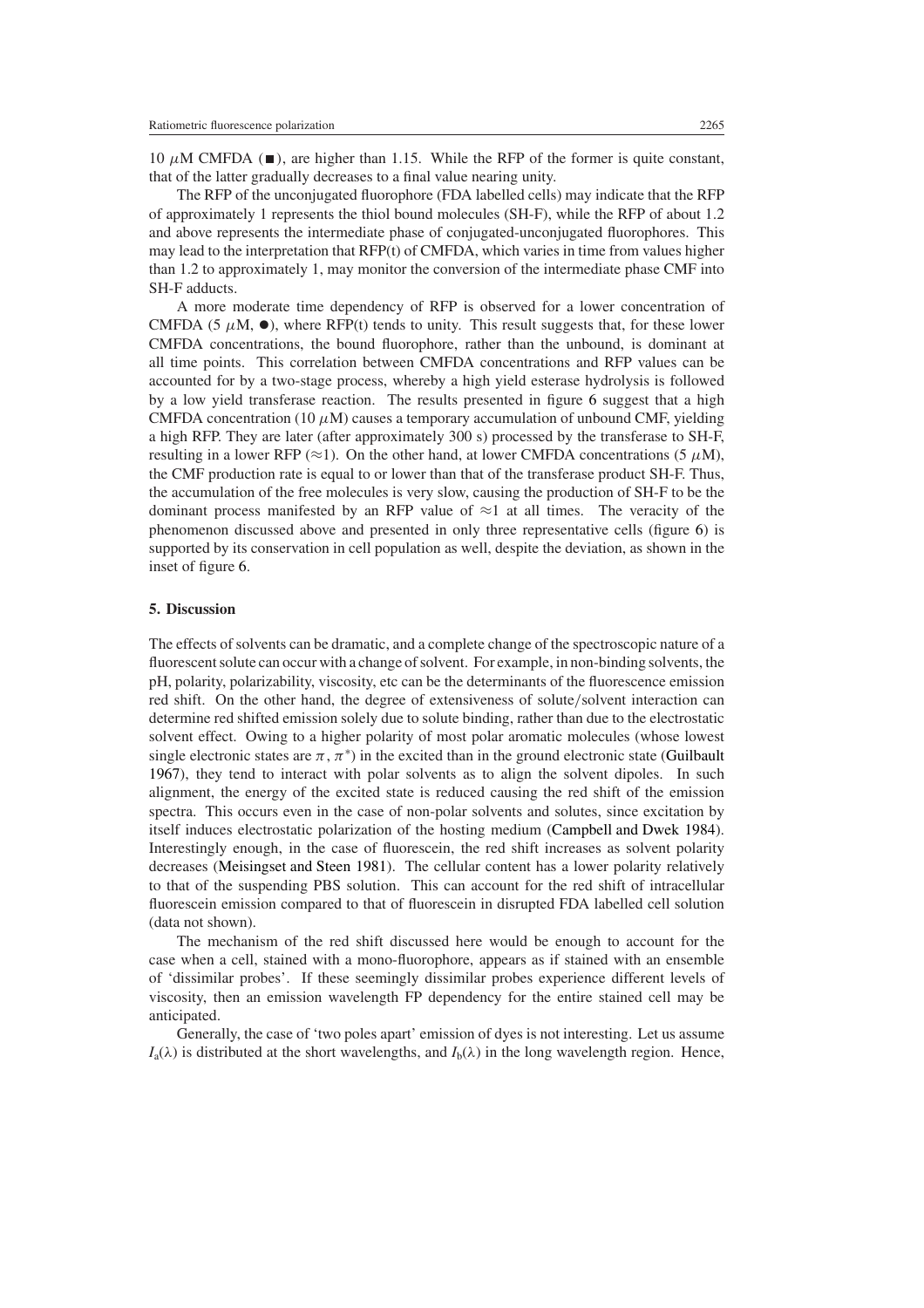at short wavelengths  $I_b \rightarrow 0$  and thus FIR =  $I_a(\lambda)/I_b(\lambda)$  tends to infinity, while in the long wavelength region,  $I_a \rightarrow 0$ , and FIR tends to zero. Dividing the ratio on the right-hand of equation [\(2\)](#page-2-1) by  $I<sub>b</sub>$  one obtains:

$$
P_{\mathcal{T}}(\lambda) = \frac{[I_{\mathbf{a}}(\lambda)/I_{\mathbf{b}}(\lambda)] P_{\mathbf{a}} + P_{\mathbf{b}}}{[I_{\mathbf{a}}(\lambda)/I_{\mathbf{b}}(\lambda)] + 1} = \Big|_{P_{\mathbf{b}}; \text{for}[I_{\mathbf{a}}(\lambda)/I_{\mathbf{b}}(\lambda)] \to 0}^{P_{\mathbf{a}}; \text{for}[I_{\mathbf{a}}(\lambda)/I_{\mathbf{b}}(\lambda)] \to \infty}.
$$
 (7)

This is a step function. In our case, where  $P_a > P_b$ , one should expect a polarization emission spectrum consisting of a relatively high and constant FP section at the shorter wavelengths, which continuously and moderately decreases towards the longer wavelengths to a low and constant FP section.

The physical aspect of the present study considers solely the additive effect, in which the total measured FP of a mixture of fluorophores is the result of their intensity weighted FP summation. The case of a binary mixture was considered for the sake of brevity. In fact, a stained cell may behave as a multi fluorophore mixture, and consequently may demonstrate a complicated dependency of FP(*λ*).

Another mechanism that may explain such dependency is the possibility that the emission spectrum of a single fluorophore is composed of different directional vibronic (vibrationalelectronic) transitions from the first excited electronic state to the ground state, due to intrinsic intra-molecular bonding distortions. Generally, it is assumed that the electronic transition does not depend on the vibrational transition (the Born–Oppenheimer approximation). However, the binding of marker molecules to a macromolecule may destroy the symmetry restrictions of the electronic transition, so that various vibrational transitions (hence different emission wavelengths) will be affected differently by the bonding forces. It is then possible that certain vibrational transitions will be enhanced, depending on the site of binding, which will also influence the rotational freedom of the fluorescent molecule at the site, thus yielding a relation between the emitted wavelength and the degree of the polarization of emitted radiation.

A proper solution to this problem has not yet been found. It seems, however, that a sensible theoretical solution might require abandoning the Born–Oppenheimer approximation, while considering the implications of the binding of the marker molecule to the macromolecules of the cell and the influence of such binding on the electronic transitions via the vibrational system of the marker.

As for the cytometric measurements, the RFP parameter was sensitive enough to monitor intracellular alterations induced at a low  $(2 \mu g \text{ ml}^{-1})$  oxLDL concentration, prior to the manifestation of other morphological or molecular cell death characteristics, as detected in cell populations or single cells by FI measurements performed in flow, static or bulk cytometery.

Concerning the monitoring of cell surface receptor interaction, the results shown in table [1](#page-9-0) (part of an extensive study, data not published yet, article in preparation) suggest that RFP can be a handy, easy to use tool for monitoring membrane structural alteration.

Moreover, for a double stained capping induced cell,  $RFP = 1.515$ . This result should be compared to the RFP value of its control measurement, namely  $RFP = 0.805$  obtained for  $F[c]$ (2nd row of table [1\)](#page-9-0). This comparison indicates an increase of about 90% in RFP value due to capping, a number which is far greater, and thus probably more sensitive than the calculated energy transfer yield (E) that in the present experiment barely reaches 20%. These findings may recommend RFP as an additional measure to FRET for monitoring membrane events.

Finally, we suggest that RFP may discriminate *in situ* between unconjugated CMF and GSH adducts, thus addressing a problem routinely encountered when utilizing FI measurements, namely the high fluorescence background level originating from the unbound CMF molecule, which interferes with the FI measurement of the thiol bound adduct.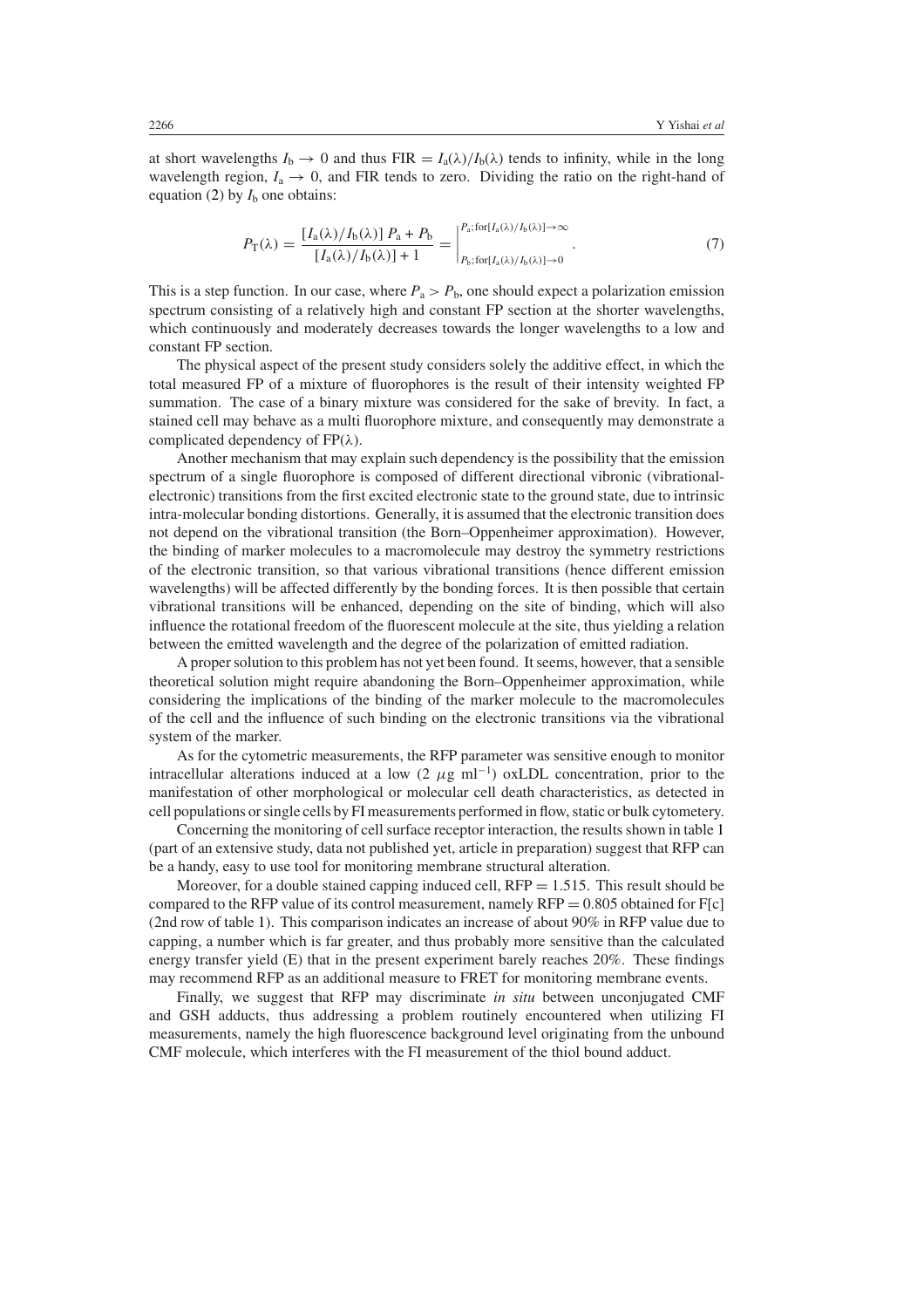## **6. Conclusion**

The present study suggested the ratiometric fluorescence polarization measure as a sensitive and powerful tool for the understanding of molecular interactions. The fact that RFP depends both on the emission spectrum and on the fluorescence polarization of a given fluorophore, makes it a sensitive prospective cytometric tool since the hosting cellular medium is heterogeneous and differently influences the spectroscopic characteristics of the hosted fluorophore. Moreover, when one or several fluorophores specifically localized within the cell are used, RFP becomes a localization specific measure. Measuring RFP is handy, very easy to perform and significantly cheaper than existing assays which aim to achieve, for example, accurate enough FRET measurements, as well as the discrimination between bound (relevant) and free (non-relevant) markers.

## **Acknowledgment**

We would like to thank Ina Solodiev for her contribution to the study of oxLDL induced apoptosis.

#### **References**

Ben-Ze'ev A and Bershadsky A D 1997 The role of the cytoskeleton in adhesion-mediated signaling and gene expression *Adv. Mol. Cell. Biol.* **24** 125–63

- <span id="page-12-15"></span>Campbell I D and Dwek R A 1984 *Biological Spectroscopy* (Menlo Park, CA: Benjamin-Cummings) pp 103–07
- <span id="page-12-0"></span>Cercek L, Cercek B and Franklin C I V 1974 Biophysical differentiation between lymphocytes from healthy donors, patients with malignant disease and other disorders *Br. J. Cancer* **29** 345–52

<span id="page-12-8"></span>Chahn T C and Alderete B E 1990 A rapid method for quantitating lymphocyte receptor capping: capping defect in AIDS patients *J. Viorogical Methods* **29** 257–66

Damjanovich S, Bahr W and Jovin T M 1977 The functional and fluorescence properties of Escherichia coli polymerase reacted with fluorescamin *Eur. J. Biochem.* **72** 559–69

<span id="page-12-7"></span>Deutsch M, Tirosh R, Kaufman M, Zurgil N and Weinreb A 2002 Fluorescence polarization as a functional parameter in monitoring living cells: theory and practice *J. Fluorescence* **12** 25–44

<span id="page-12-4"></span>Dimitropoulos K, Rolland J M and Nairn R C 1986 Flow cytofluorimetry of fluorescein fluorescence polarization to assay lymphocyte activation *Biochem. Biophys. Res. Commun.* **136** 1021–29

<span id="page-12-10"></span>Diwu Z, Chen C S, Zhang C, Klaubert D H and Haugland R P 1999 A novel acidotropic pH indicator and its potential application in labeling acidic organelles of live cells *Chem. Biol.* **6** 411–8

<span id="page-12-12"></span>Epe B, Wooley P, Steinhauser K G and Littlechild J 1982 Distance measurement by energy transfer; the 3' end of 16-SRNA and proteins S4 and S17 of the ribosome of Escherichia coli *Eur. J. Biochem.* **129** 211–9

<span id="page-12-2"></span>Geiger B, Rosen D and Berke G 1982 Spatial relationships of MTOC and the contact area of cytotoxic T lymphocytes *J. Cell. Biol.* **95** 137–43

<span id="page-12-14"></span>Guilbault G G 1967 *Fluorescence: Theory, Instrumentation and Practice* (New York: Marcel Dekker) p 77

<span id="page-12-13"></span>Hedley D W and Chow S 1994 Evaluation of methods for measuring cellular glutathione content using flow cytometry *Cytometry* **15** 349

<span id="page-12-5"></span>Kaplan M, Trebnyikov E and Berke G 1997 Fluorescence depolarization as an early measure of T Lymphocyte stimulation *J. Immunol. Methods* **201** 15–24

<span id="page-12-16"></span>Meisingset K K and Steen H B 1981 Intracellular binding of fluorescein in lymphocytes *Cytometry* **1** 272–8

<span id="page-12-6"></span>Perrin F 1929 La fluorscence des solutions *Ann. Phys., Paris* **12** 169–275

<span id="page-12-1"></span>Shapiro H M 1995 *Practical Flow Cytometry* 3rd edn (New York: Alan R Liss)

<span id="page-12-11"></span>Stryer L 1978 Fluorescence energy transfer as a spectrocopic ruler *Annu. Rev. Biochem.* **47** 819–46

<span id="page-12-3"></span>Sunray M, Kaufman M, Zurgil N and Deutsch M 1999 The trace and subgrouping of lymphocyte activation by dynamic fluorescence intensity and polarization measurements *Biochem. Biophys. Res. Commun.* **261** 712–9

<span id="page-12-9"></span>Whitaker J E, Haugland R P and Prendergast F G 1991 Spectral and photophysical studies of benzo [c] xanthene dyes: dual emission pH sensors *Anal. Biochem.* **194** 330